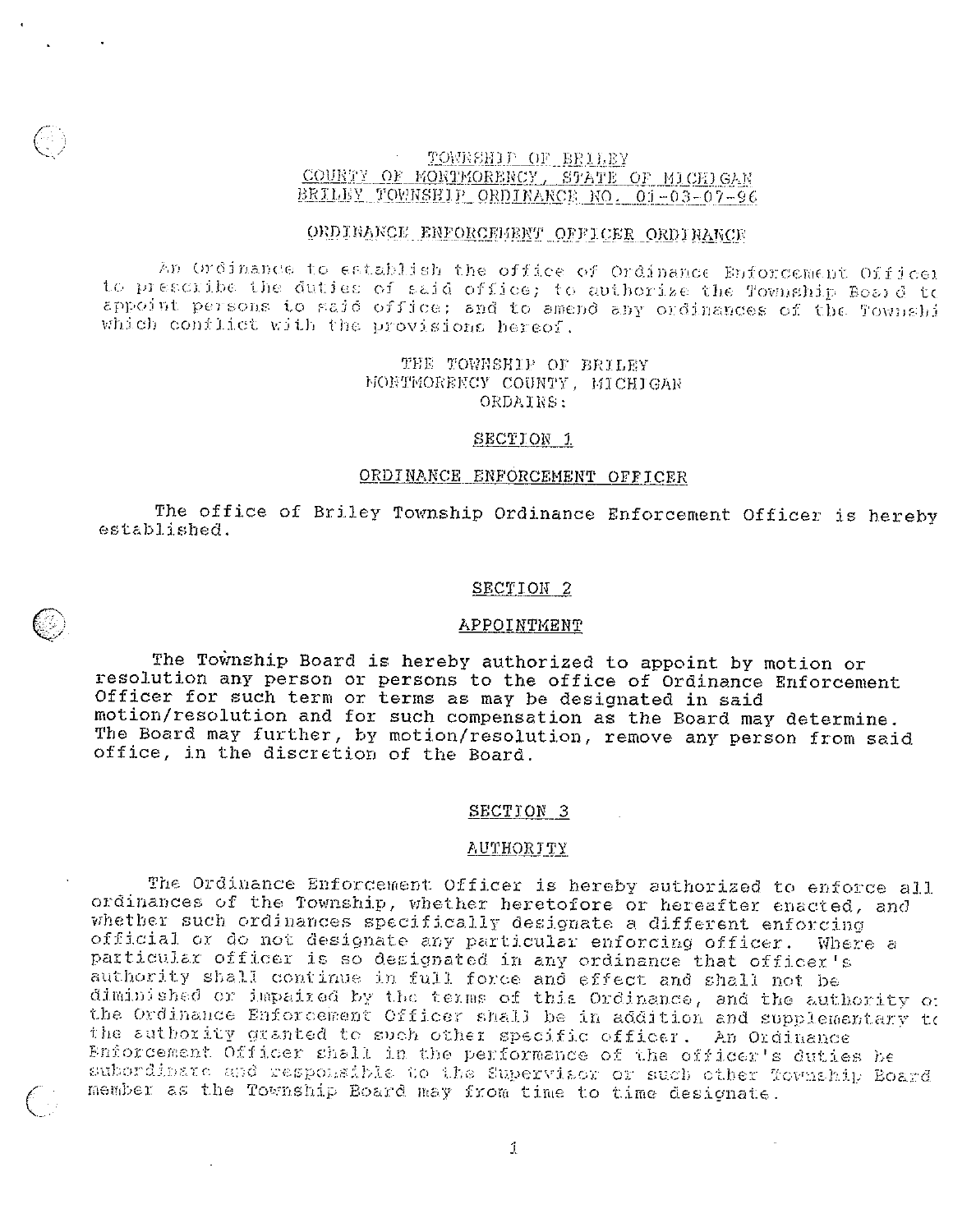## SECTION 4

## DUTIES

The Ordinance Enforcement Officer's duties shall include the following: investigation of ordinance violations; issuing and serving<br>ordinance violation notices; issuing and serving appearance tickets as authorized under 1968 Public Act 147, as amended (MCL 764.9); issuing and serving municipal ordinance violation notices and municipal civil infraction citations as authorized under 1994 Public Acts 12, as it may from time to time be amended (MCL 600.8701 et seq); appearance in court or other judicial or quasi-judicial proceedings to assist in the prosecution of ordinance violators; and such other ordinance enforcing duties as may t delegated by the Township Board, Township Supervisor, or assigned by the Township Attorney.

#### SECTION 5

#### SEVERABILITY

The provisions of this Ordinance are hereby declared to be severable and if any part is declared invalid for any reason by a court of competent jurisdiction it shall not affect the remainder of the Ordinance which shal continue in full force and effect.

#### SECTION 6

#### SUPPLEMENTARY EFFECT

All ordinance of the Township heretofore or hereafter adopted shall b considered to be supplemented by the terms of this Ordinance.

SECTION 7

## EFFECTIVE DATE

This Ordinance shall take effect immediately upon publication as required by law following adoption by the Township Board.

Clima M. Rogers of Briley Township Clerk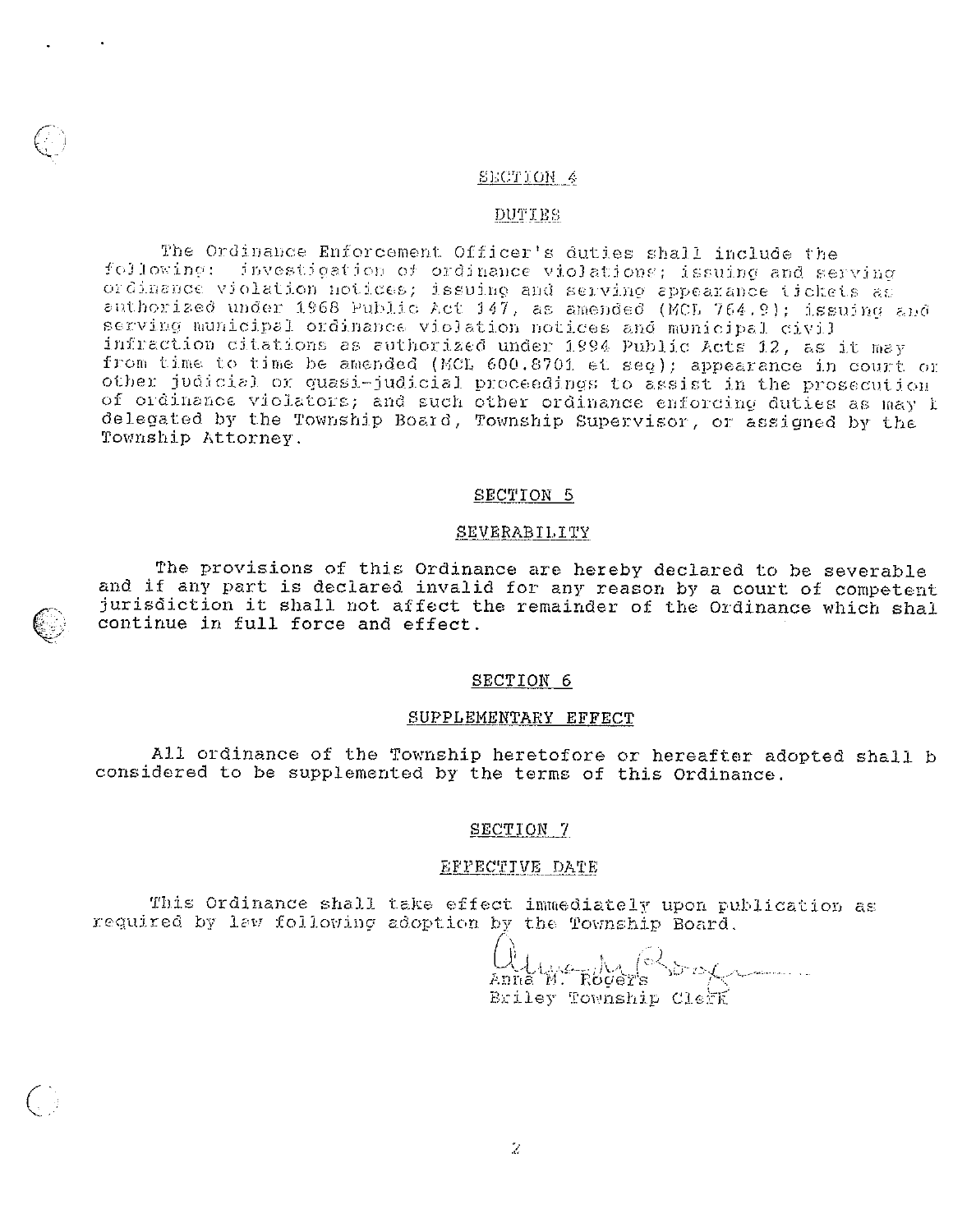Squealing of Tires, Ordinance 001—8—16—65: Delete Section <sup>2</sup> and replace with:

Any person or other entity who violates any of the provisions of this Ordinance is responsible for a municipal civil infraction as defined by Michigan law and subject to a civil fine determined in accordance with the following schedule: Minimum Maximum

| \$500.00 | 1st violation within three year period |  |  | \$50.00  |
|----------|----------------------------------------|--|--|----------|
| \$500.00 | 2nd violation within three year period |  |  | \$100.00 |
| \$500.00 | 3rd violation within three year period |  |  | \$300.00 |

Additionally, the violator shall pay costs, which may include all direct or indirect expenses to which the Township has been put in connection with the violation. In no case, however, shall costs of less than \$50.00 or more than \$500.00 be ordered. <sup>A</sup> violator of this Ordinance shall also be subject to such additional sanctions, remedies and judicial orders as authorized under Michigan law, Each day <sup>a</sup> violation of this Ordinance continues to exist constitutes <sup>a</sup> separate violation.

Briley Township Recreation Area, Ordinance #12—4—85—008: Delete Section <sup>2</sup> and replace with:

Any person or other entity who violates any of the provisions of this Ordinance is responsible for <sup>a</sup> municipal civil infraction as defined by Michigan law and subject to <sup>a</sup> civil fine determined in accordance with the following schedule:

| Minimum  |                                        |  |  |  |  | Maximum  |
|----------|----------------------------------------|--|--|--|--|----------|
| \$500.00 | 1st violation within three year period |  |  |  |  | \$50.00  |
| \$500.00 | 2nd violation within three year period |  |  |  |  | \$100.00 |
| \$500.00 | 3rd violation within three year period |  |  |  |  | \$300.00 |

Additionally, the violator shall pay costs, which may include all direct or indirect expenses to which the Township has been put in connection with the violation. In no case, however, shall costs of less than \$50.00 or more than \$500.00 be ordered. <sup>A</sup> violator of this Ordinance shall also be subject to such additional sanctions, remedies and judicial orders as authorized under Michigan law. Each day <sup>a</sup> violation of this Ordinance continues to exist constitutes <sup>a</sup> separate violation,

Public Entertainment Ordinance and Sexually Explicit Materials Ordinance, Ordinance #12—4—85—008: Delete Section <sup>6</sup> and replace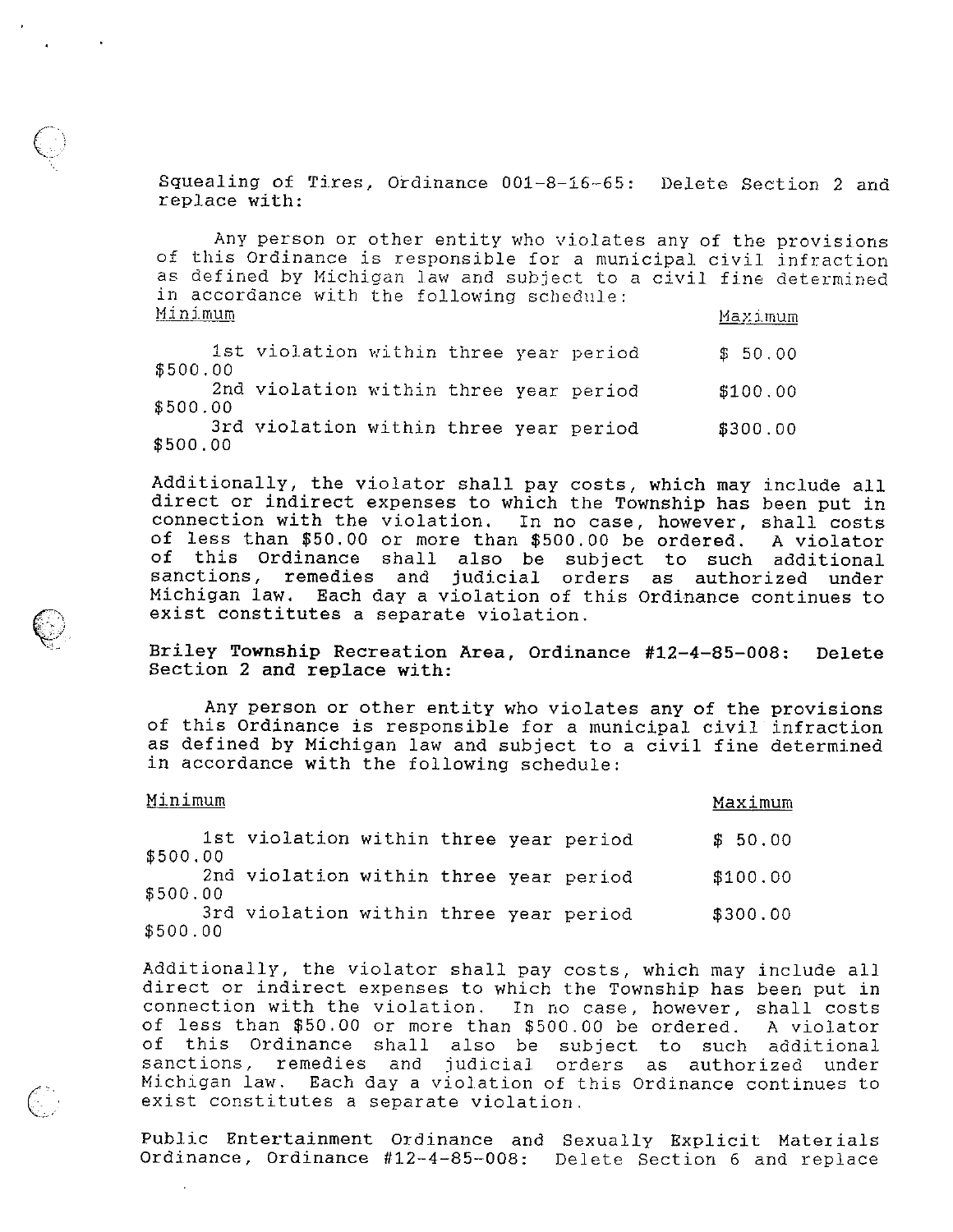with:

Any person or other entity who violates any of the provisions of this Ordinance is responsible for <sup>a</sup> municipal civil infraction as defined by Michigan law and subject to <sup>a</sup> civil fine determined in accordance with the following schedule:

Minimum Maximum

| \$500.00 | 1st violation within three year period |  |  | \$50.00  |
|----------|----------------------------------------|--|--|----------|
| \$500.00 | 2nd violation within three year period |  |  | \$100.00 |
| \$500.00 | 3rd violation within three year period |  |  | \$300.00 |

Additionally, the violator shall pay costs, which may include all direct or indirect expenses to which the Township has been put in affect of finallect expenses to which the fownship has been put in<br>connection with the violation. In no case, however, shall costs connection with the violation. In no case, however, shall costs<br>of less than \$50.00 or more than \$500.00 be ordered. A violator of this Ordinance shall also be subject to such additional sanctions, remedies and judicial orders as authorized under Michigan law. Each day <sup>a</sup> violation of this Ordinance continues to exist constitutes <sup>a</sup> separate violation.

Drug Paraphernalia Ordinance, #12—4—85—009: Delete Section entitled Penalties, replace with:

Any person or other entity who violates any of the provisions of this Ordinance is responsible for <sup>a</sup> municipal civil infraction as defined by Michigan law and subject to <sup>a</sup> civil fine determined in accordance with the following schedule:

# Minimum Maximum Maximum 1st violation within three year period  $$50.00$ \$500.00 2nd violation within three year period \$100.00 \$500.00 3rd violation within three year period \$300.00 \$500.00

Additionally, the violator shall pay costs, which may include all direct or indirect expenses to which the Township has been put in connection with the violation. In no case, however, shall costs of less than \$50.00 or more than \$500.00 be ordered. <sup>A</sup> violator of this Ordinance shall also be subject to such additional sanctions, remedies and judicial orders as authorized under Michigan law. Each day <sup>a</sup> violation of this Ordinance continues to exist constitutes <sup>a</sup> separate violation.

Dangerous Buildings Ordinance, #l-8--86—01O (Amended): Delete Section VIII, replace with: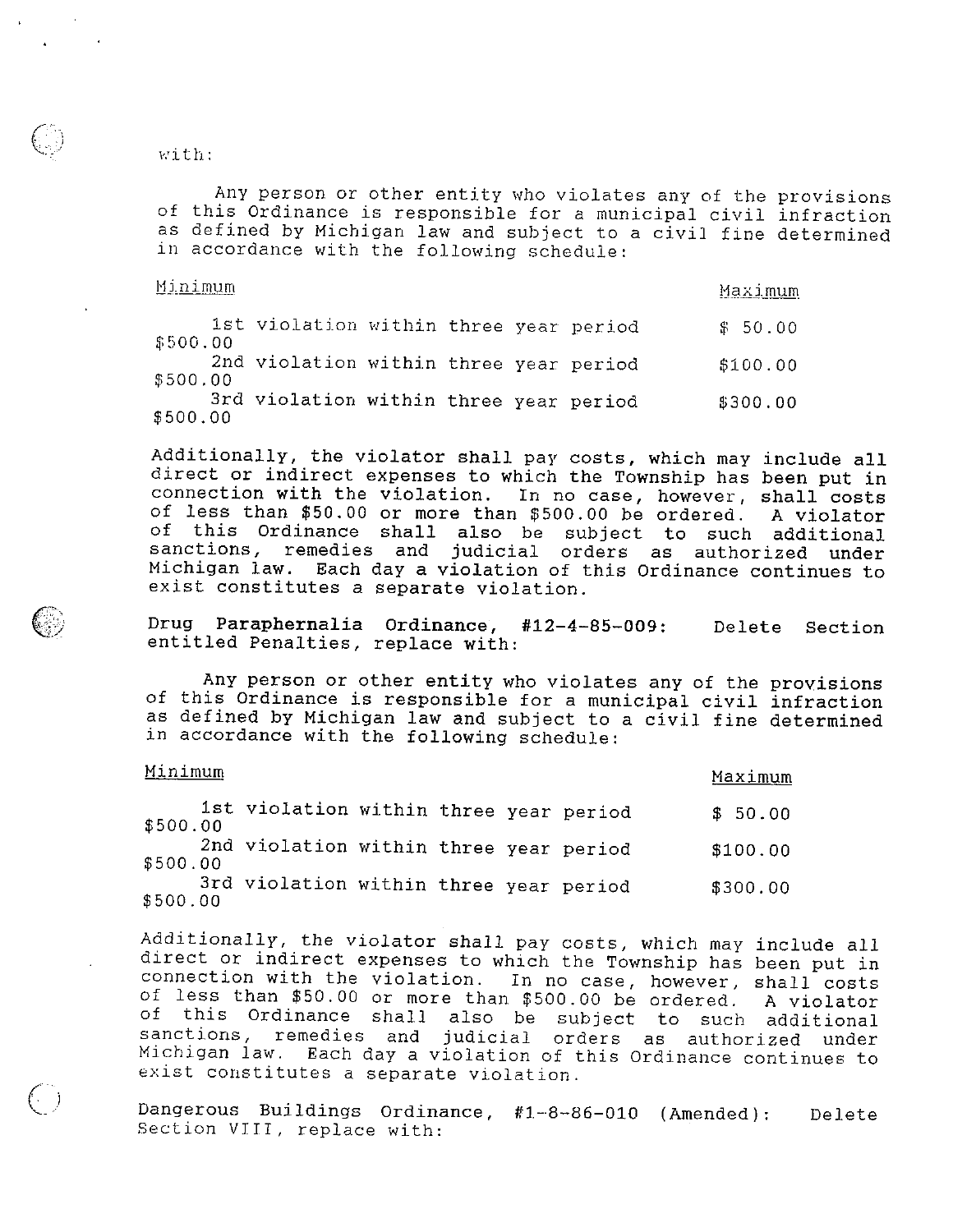Any person or other entity who violates any of the provisions of this Ordinance is responsible for <sup>a</sup> municipal civil infraction as defined by Michigan law and subject to <sup>a</sup> civil fine determined in accordance with the following schedule:

#### Minimum

<u>Maximum</u>

1st violation within three year period  $$50.00$ \$500.00 2nd violation within three year period \$100.00 \$500.00

3rd violation within three year period \$300.00 \$500.00

Additionally, the violator shall pay costs, which may include all direct or indirect expenses to which the Township has been put in connection with the violation. In no case, however, shall costs of less than \$50.00 or more than \$500.00 be ordered. <sup>A</sup> violator of fess than  $\psi$ 50.00 of more than  $\psi$ 500.00 be ordered. A violator<br>of this Ordinance shall also be subject to such additional of this ordinance shall also be subject to such additional<br>sanctions, remedies and judicial orders as authorized under sanctions, remedies and judicial orders as authorized under<br>Michigan law. Each day a violation of this Ordinance continues to exist constitutes <sup>a</sup> separate violation.

Noise Ordinance, \*2—8—10—89: Delete Section B, replace with:

Any person or other entity who violates any of the provisions of this Ordinance is responsible for <sup>a</sup> municipal civil infraction as defined by Michigan law and subject to <sup>a</sup> civil fine determined in accordance with the following schedule:

# Minimum Maximum Maximum Maximum Maximum Maximum Maximum Maximum Maximum Maximum Maximum Maximum Maximum Maximum

1st violation within three year period  $$50.00$ \$500.00 2nd violation within three year period  $$100.00$ \$500.00 3rd violation within three year period \$300.00 \$500.00

Additionally, the violator shall pay costs, which may include all direct or indirect expenses to which the Township has been put in connection with the violation. In no case, however, shall costs of less than \$50.00 or more than \$500.00 be ordered. <sup>A</sup> violator of this Ordinance shall also be subject to such additional sanctions, remedies and judicial orders as authorized under Michigan law, Each day <sup>a</sup> violation of this Ordinance continues to exist constitutes <sup>a</sup> separate violation.

Briley Township Park Ordinance, #75—08—002: Delete Section 2, replace with:

Any person or other entity who violates any of the provisions of this Ordinance is responsible for <sup>a</sup> municipal civil infraction as defined by Michigan law and subject to <sup>a</sup> civil fine determined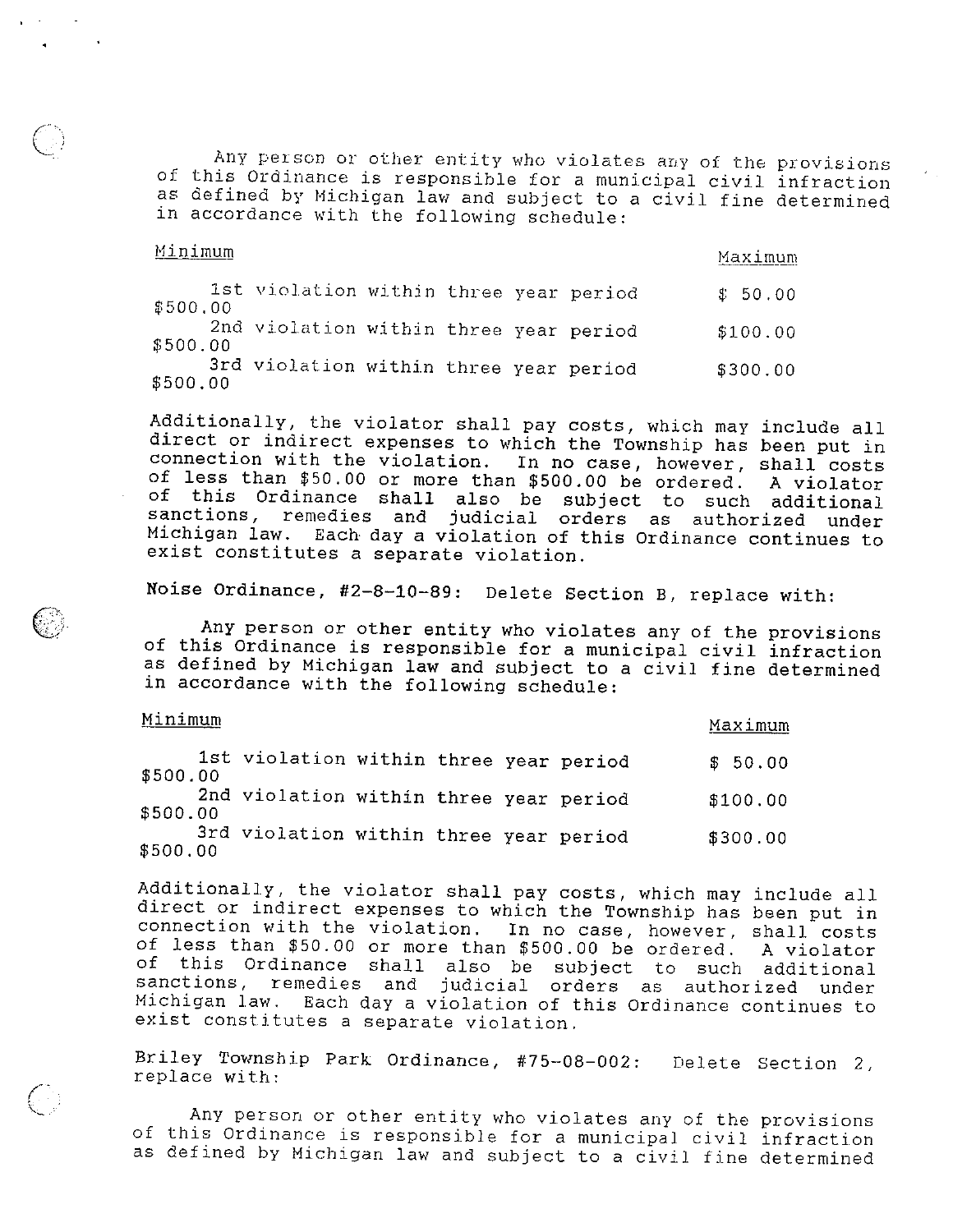in accordance with the following schedule:

| Minimum  |                                        |  |  | Maximum  |
|----------|----------------------------------------|--|--|----------|
| \$500.00 | 1st violation within three year period |  |  | \$50.00  |
| \$500.00 | 2nd violation within three year period |  |  | \$100.00 |
| \$500.00 | 3rd violation within three year period |  |  | \$300.00 |

Additionally, the violator shall pay costs, which may include all direct or indirect expenses to which the Township has been put in connection with the violation. In no case, however, shall costs of less than \$50.00 or more than \$500.00 be ordered. <sup>A</sup> violator of this Ordinance shall also be subject to such additional sanctions, remedies and judicial orders as authorized under Michigan law. Each day <sup>a</sup> violation of this Ordinance continues to exist constitutes <sup>a</sup> separate violation.

Skateboarding Ordinance, #01—05—27—91: Delete Section 5, replace with:

Any person or other entity who violates any of the provisions of this Ordinance is responsible for <sup>a</sup> municipal civil infraction as defined by Michigan law and subject to <sup>a</sup> civil fine determined in accordance with the following schedule:

# Minimum Maximum

1st violation within three year period  $$50.00$ \$500.00 2nd violation within three year period  $$100.00$ \$500.00 3rd violation within three year period  $$300.00$ \$500.00

Additionally, the violator shall pay costs, which may include all direct or indirect expenses to which the Township has been put in affect of indiffect expenses to which the fownship has been put in<br>connection with the violation. In no case, however, shall costs connection with the violation. In no case, however, shall costs<br>of less than \$50.00 or more than \$500.00 be ordered. A violator of this Ordinance shall also be subject to such additional sanctions, remedies and judicial orders as authorized under Michigan law. Each day <sup>a</sup> violation of this Ordinance continues to exist constitutes <sup>a</sup> separate violation.

Briley Township Blight Elimination Ordinance, #02—07—26—91: Delete Section 30, replace with:

Any person or other entity who violates any of the provisions of this Ordinance is responsible for <sup>a</sup> municipal civil infraction as defined by Michigan law and subject to <sup>a</sup> civil fine determined in accordance with the following schedule: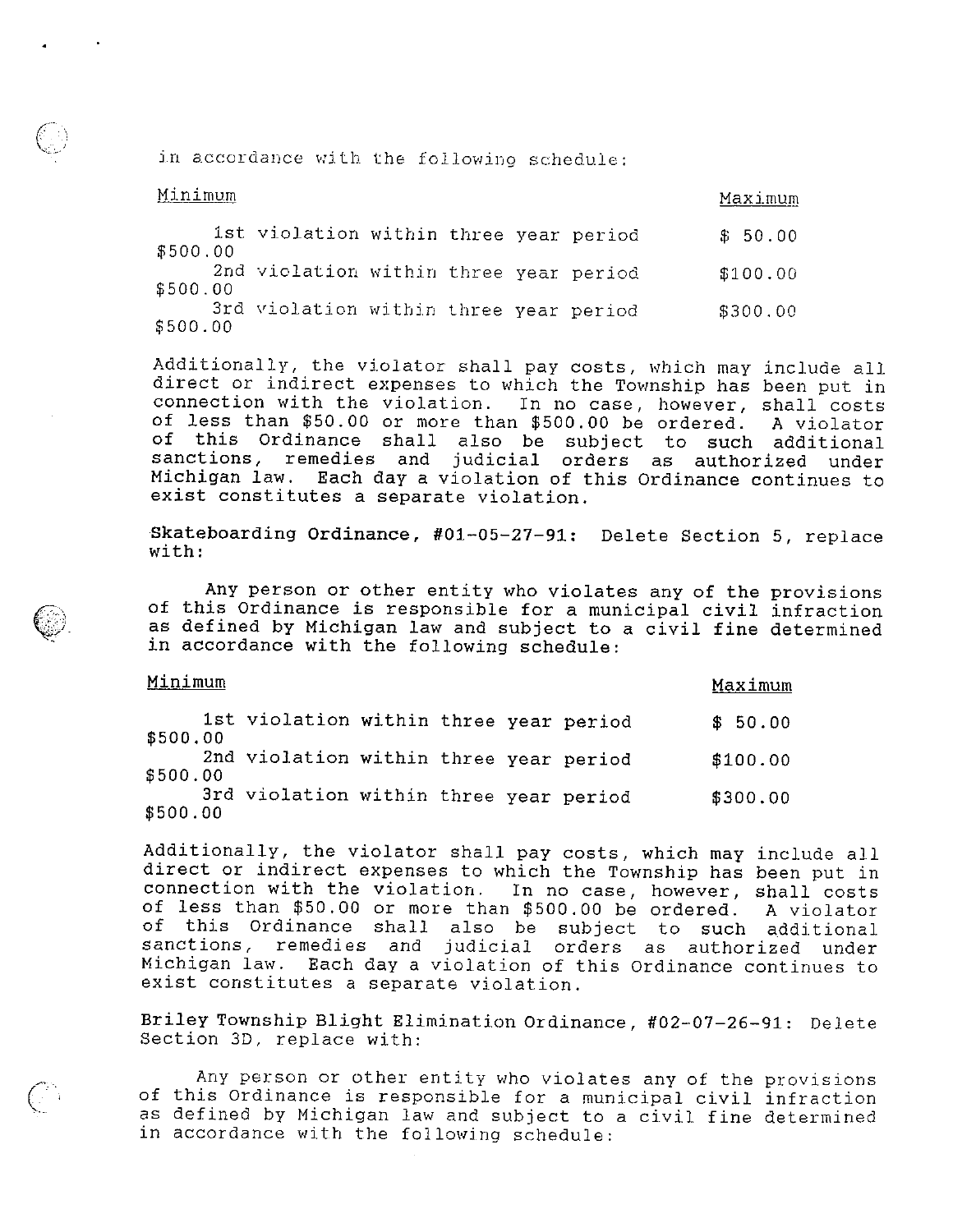1. <u>Minimum</u><br>11 i romanum - Antonio II i romanum - Antonio II i romanum - Maximum - Maximum - Maximum - Maximum - Maximum -

| \$500.00 | 1st violation within three year period |  |  | \$50.00  |
|----------|----------------------------------------|--|--|----------|
| \$500.00 | 2nd violation within three year period |  |  | \$100.00 |
| \$500.00 | 3rd violation within three year period |  |  | \$300,00 |

Additionally, the violator shall pay costs, which may include all direct or indirect expenses to which the Township has been put in connection with the violation. In no case, however, shall costs of less than \$50.00 or more than \$500.00 he ordered. <sup>A</sup> violator of this Ordinance shall also be subject to such additional sanctions, remedies and judicial orders as authorized under Michigan law. Each day <sup>a</sup> violation of this Ordinance continues to exist constitutes <sup>a</sup> separate violation.

Briley Township Cemetery Ordinance, #03—07—16—93: Delete Section 14, replace with:

Any person or other entity who violates any of the provisions of this Ordinance is responsible for <sup>a</sup> municipal civil infraction as defined by Michigan law and subject to <sup>a</sup> civil fine determined in accordance with the following schedule:

| Minimum  |                                        |  |  |  |  | Maximum  |  |
|----------|----------------------------------------|--|--|--|--|----------|--|
| \$500.00 | 1st violation within three year period |  |  |  |  | \$50.00  |  |
| \$500.00 | 2nd violation within three year period |  |  |  |  | \$100.00 |  |
| \$500.00 | 3rd violation within three year period |  |  |  |  | \$300.00 |  |

Additionally, the violator shall pay costs, which may include all direct or indirect expenses to which the Township has been put in connection with the violation. In no case, however, shall costs of less than \$50.00 or more than \$500.00 be ordered. <sup>A</sup> violator of this Ordinance shall also be subject to such additional sanctions, remedies and judicial orders as authorized under Michigan law. Each day <sup>a</sup> violation of this Ordinance continues to exist constitutes <sup>a</sup> separate violation.

Traffic Control Ordinance, #04—10—13—94: Delete Section 3, replace with:

Any person or other entity who violates any of the provisions of this Ordinance is responsible for <sup>a</sup> municipal civil infraction as defined by Michigan law and subject to <sup>a</sup> civil fine determined in accordance with the following schedule:

 $\bigcirc$